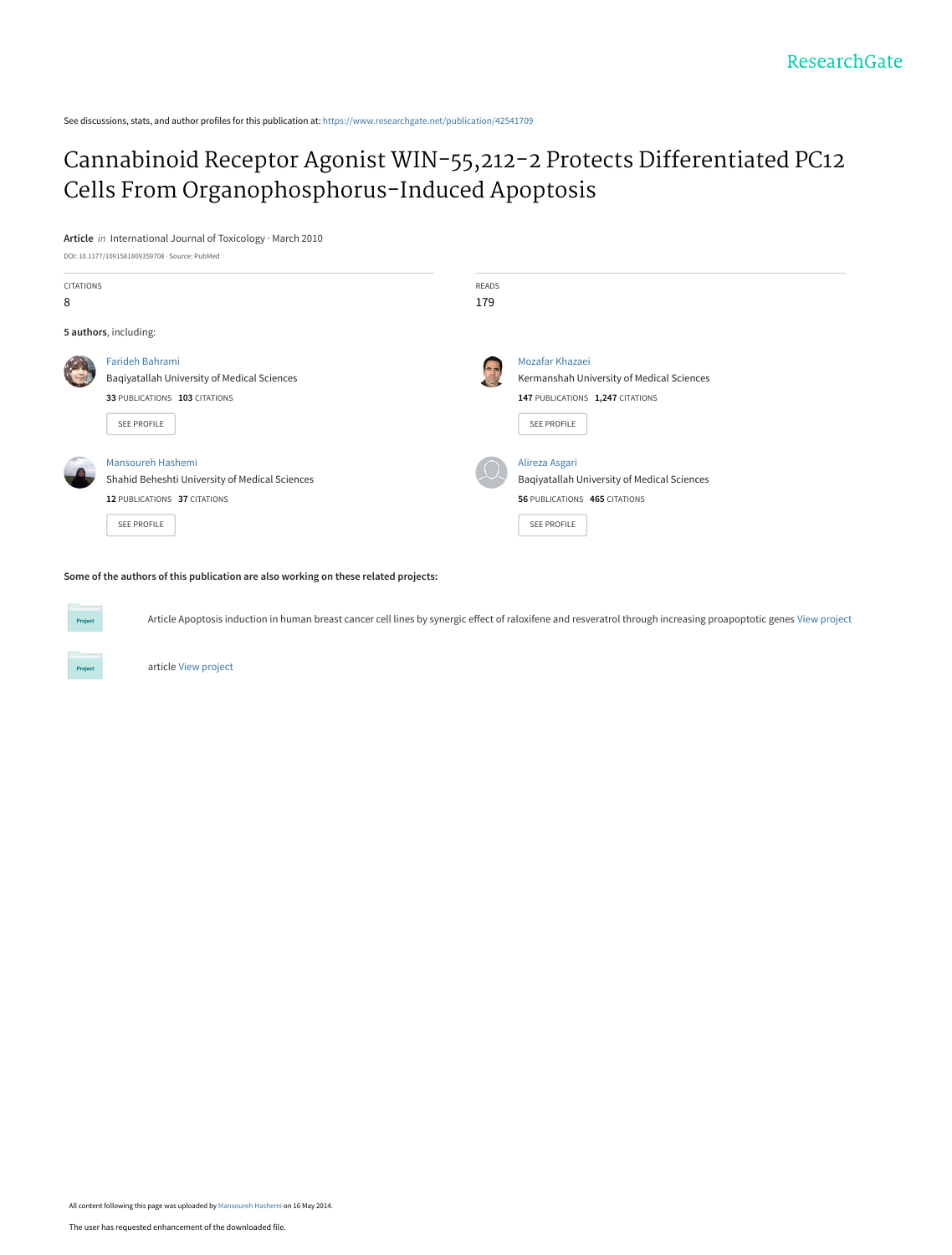# International Journal of Toxicology

http://ijt.sagepub.com

## **Organophosphorus- Induced Apoptosis Cannabinoid Receptor Agonist WIN-55,212-2 Protects Differentiated PC12 Cells From**

DOI: 10.1177/1091581809359708 Int J Toxicol 2010; 29; 201 Soheil Sadri, Farideh Bahrami, Mozafar Khazaei, Mansoureh Hashemi and Alireza Asgari

> http://ijt.sagepub.com/cgi/content/abstract/29/2/201 The online version of this article can be found at:

# Published by: **SSAGE** http://www.sagepublications.com

On behalf of: [American College of Toxicology](http://www.actox.org)

**Additional services and information for International Journal of Toxicology can be found at:**

**Email Alerts:** <http://ijt.sagepub.com/cgi/alerts>

**Subscriptions:** <http://ijt.sagepub.com/subscriptions>

**Reprints:** <http://www.sagepub.com/journalsReprints.nav>

**Permissions:** <http://www.sagepub.com/journalsPermissions.nav>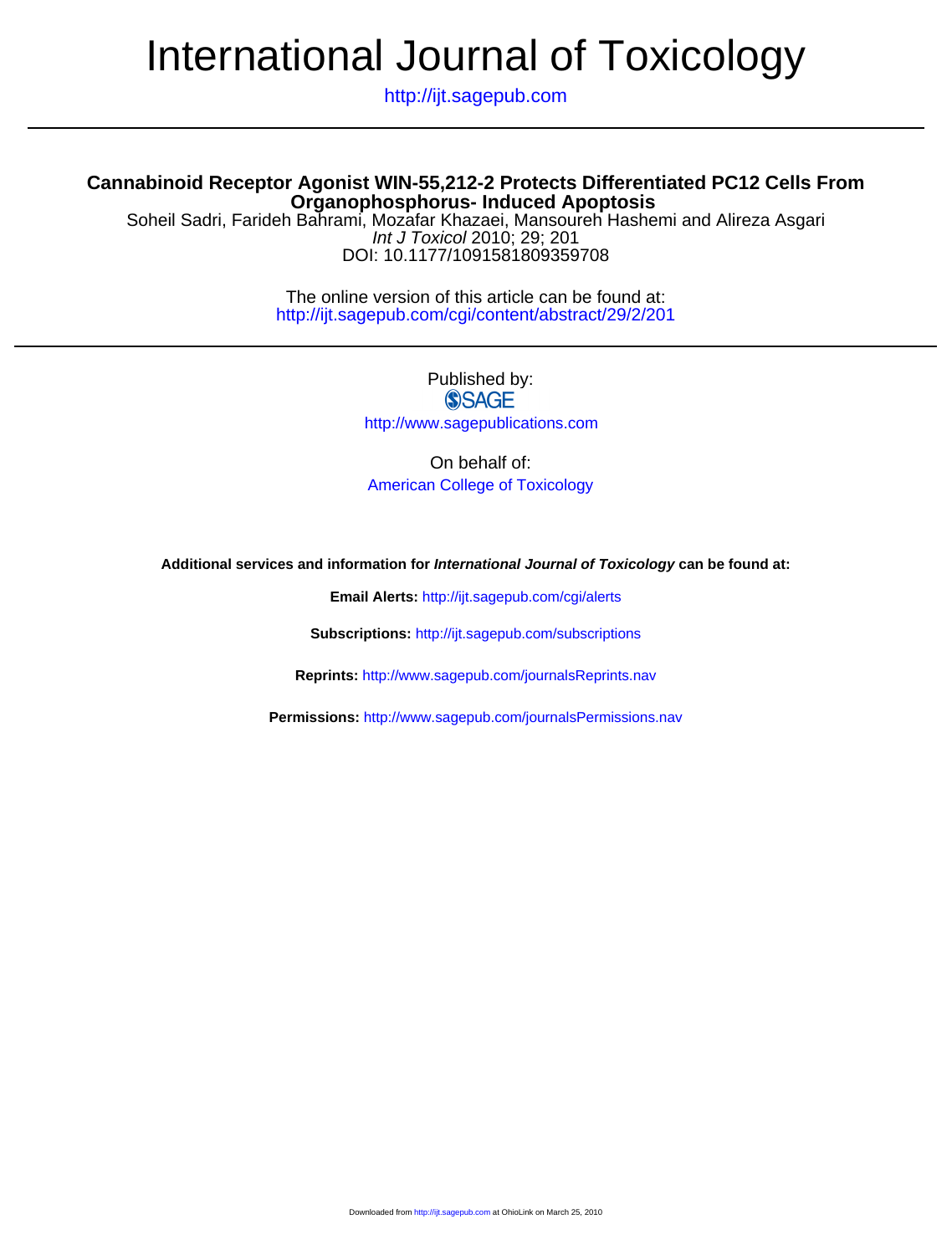#### Downloaded from<http://ijt.sagepub.com>at OhioLink on March 25, 2010

# Cannabinoid Receptor Agonist WIN-55,212-2 Protects Differentiated PC12 Cells From Organophosphorus-Induced Apoptosis

International Journal of Toxicology 29(2) 201-208 © The Author(s) 2010 Reprints and permission: sagepub.com/journalsPermissions.nav DOI: 10.1177/1091581809359708 http://ijt.sagepub.com



Soheil Sadri,<sup>1,2</sup> Farideh Bahrami,<sup>2</sup> Mozafar Khazaei,<sup>1</sup> Mansoureh Hashemi,<sup>2</sup> and Alireza Asgari<sup>3</sup>

#### Abstract

Cannabinoid neuroprotection is usually greater in vivo than in neuronal cell culture systems. To the authors' knowledge, a good in vitro culture model for the neuroprotective effects of cannabinoids does not exist. Therefore, a 3-dimensional (3D) culture system was developed to investigate the neuroprotective effects of the cannabinoid receptor agonist WIN-55,212-2 on apoptosis of differentiated PC12 cells, caused by the organophosphorus compounds paraoxon and diazinon. Cells pretreated with WIN-55,212-2 were exposed to a proapoptotic concentration of paraoxon and diazinon. TUNEL was used to detect apoptosis, and neurite length was assessed by morphometry. Both paraoxon and diazinon induced apoptosis, although the latter was more potent. WIN-55,212-2 also protected cells from neurite retraction and DNA fragmentation induced by the OPs. The results suggest that WIN-55,212-2 protects PC12 cells cultured under 3D conditions from organophosphorus-induced apoptosis. This 3D culture system may prove to be a useful tool for investigating the neuroprotective effects of cannabinoids.

#### Keywords

cannabinoid, paraoxon, diazinon, apoptosis, 3-dimensional culture

Despite a history of more than 4000 years of medical use, $<sup>1</sup>$ </sup> cannabinoids have only gradually been introduced into modern medicine. Recent studies have explored the utility of cannabinoids for treating muscle pain and weakness, nausea and emesis, appetite disorders, cancers, and neurodegenerative disorders.<sup>2-5</sup> The neuroprotective action of cannabinoids is attributed to different mechanisms, including inhibition of voltage-sensitive Ca<sup>2+</sup> channels to reduce Ca<sup>2+</sup> influx, glutamate release, and excitotoxicity; antioxidant capacity; and modulation of glial cell function. $6-8$ .

Organophosphorus agents (OPs) are a well-known neurotoxin. In addition to being used as pesticides, some OP toxins have also been used as chemical warfare agents and continue to be potential weapons of chemical terrorism.<sup>9</sup> Exposure of neuronal cells to OPs can affect cell maintenance and ultimately cause cell death via apoptosis and necrosis. Previous studies of cell death induced by OPs demonstrated that long-term in vitro exposure of hippocampal neurons and neuronal cell lines to OPs resulted in  $n$ ecrosis<sup>10</sup> and short-term exposure–induced apoptosis.<sup>11-13</sup> Apoptotic cell death is accompanied by rounding of the cell and pseudopod retraction, reduction in cell volume, chromatin condensation, nuclear fragmentation, and plasma membrane blebbing.<sup>14,15</sup>

The PC12 cell line was first characterized in 1976 and has been used as a neuronal model in many studies.<sup>16</sup> A notable characteristic of PC12 cells is that they can be induced readily to differentiate into neurons in culture with the neurotrophic factor nerve growth factor  $(NGF)$ .<sup>17</sup> Although culturing cells in 2 dimensions is a convenient method for preparing, observing, and studying cells and their interactions with pharmaceuticals, biological factors, and biomaterials in vitro, it does not accurately mimic cell growth in vivo. In living organisms, cells generally exist under 3-dimensional (3D) conditions. PC12 cell differentiation in 3D cultures mimics cell growth in tissues and thus can be used as an in vitro model for

#### Corresponding Author:

Email: soheil.sadri@gmail.com

<sup>&</sup>lt;sup>1</sup> Fertility and Infertility Research Center, Stem Cells Division, Kermanshah University of Medical Sciences, Kermanshah, Iran

Applied Neuroscience Research Center, Baqiyatallah University of Medical Sciences, Tehran, Iran

<sup>&</sup>lt;sup>3</sup> Chemical Injuries Research Center, Baqiyatallah University of Medical Sciences, Tehran, Iran

Soheil Sadri, Fertility and Infertility Research Center, Medical Faculty, University Avenue, Shahid Shiroodi Boulevard, Postal Code: 6714869914, Kermanshah, Iran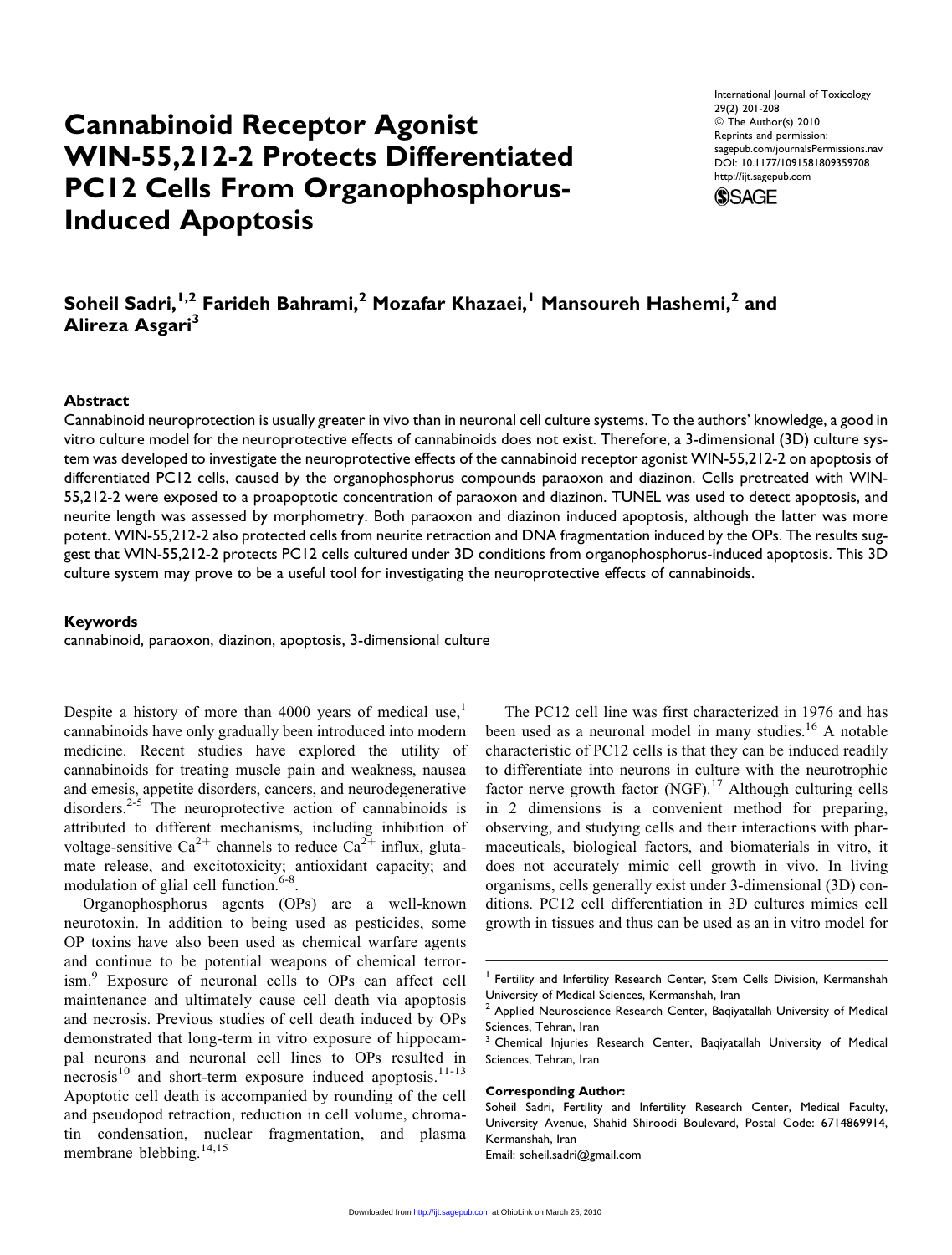investigating development, metabolism, regeneration, pathogenesis, and toxicity in neurons.<sup>18,19</sup>

In this study, we used proapoptotic concentrations of 2 common OP toxicants (paraoxon and diazinon) to induce apoptosis in differentiated PC12 cells. We then investigated the neuroprotective effect of the cannabinoid receptor agonist WIN-55,212-2. Our objective was to explore the link between the neuroprotective effects of cannabinoids and OP neurotoxicity under 3D culture conditions.

### Methods

# Cell Culture

PC12 cell line was purchased from Pasteur Institute (Tehran, Iran) and maintained in RPMI 1640 (Gibco, Eggnestein, Germany) culture medium supplemented with 10% fetal bovine serum (Gibco), 2 mM L-glutamine (Sigma-Aldrich, St. Louis, MO), 100  $\mu$ /mL penicillin, and 100 mg/mL streptomycin. Cultures were incubated at  $37^{\circ}$ C in  $5\%$  CO<sub>2</sub> and air. The culture medium was changed every 3 days until cells were confluent.

#### Cellular Differentiation Under 3D Culture Conditions

To induce differentiation of PC12 cells under 3D cell culture conditions (fibrin gel), we dissolved 3 mg/mL fibrinogen (Sigma) in culture medium for use as a pregel solution. PC12 cells resuspended by trypsinization were carefully mixed with the pregel solution; the mixture was then plated onto a 24-well culture dish at a density of  $10<sup>4</sup>$  cells/well. Ten microliters of thrombin solution (Sigma) was added to  $200 \mu L$  of the mixture. The dish was then placed at  $37^{\circ}$ C for approximately 1 hour to allow gelling to occur. The culture medium (RPMI supplemented with 50 ng/mL NGF) was changed every 2 days.

### Experimental Protocol

There were 2 sets of experiments: (1) Different concentrations of paraoxon (Sigma) and diazinon (Sigma) were used to determine the concentration that would induce apoptosis after 18 hours of exposure. (2) The protective effect of WIN-55,212-2 (Tocris, Bristol, UK) against apoptosis induction and neurite retraction induced by paraoxon and diazinon was investigated.

Our treatment groups comprised the following: (1) Differentiated PC12 cells treated with proapoptotic concentrations of paraoxon (200  $\mu$ M) or diazinon (50  $\mu$ M) for 18 hours (POX and DZ groups, respectively). (2) Differentiated PC12 cells pretreated with 0.1  $\mu$ M WIN-55,212-2 for 18 hours and then exposed to 200  $\mu$ M paraoxon or 50  $\mu$ M diazinon (WP and WD groups, respectively). (3) Differentiated PC12 cells pretreated with  $1 \mu M$  cannabinoid receptor antagonist AM-251 (Tocris) and  $0.1 \mu M$  WIN-55,212-2 (Tocris) for 18 hours, followed by exposure to 200  $\mu$ M paraoxon or 50  $\mu$ M diazinon (AWP and AWD groups, respectively).

#### Apoptosis Detection

An in situ cell death detection kit (Roche, Mannheim, Germany) was used to identify the apoptotic cells by TUNEL (terminal uridine deoxynucleotidyl transferase dUTP nick end labeling) staining, following the manufacturer's protocol. Briefly, all cells were fixed with 4% wt/vol paraformaldehyde for 10 minutes, permeabilized, blocked, and incubated with a mixture of fluorescent labeled nucleotides on terminal deoxynucleotidyl transferase catalyzed the polymerization of labeled nucleotides to 3/ 0H terminals of DNA fragments. The cells were then counterstained with 10 µg/mL propidium iodide (red) at room temperature for 15 minutes and washed with phosphate-buffered saline. A positive apoptosis control, cells induced into apoptosis by 5% ethanol treatment, was included in each assay. TUNEL-positive cells were counted in 8 randomly selected fields from each culture under a fluorescent microscope (Olympus AX-70; Tokyo, Japan), and apoptotic index was calculated by dividing the number of apoptotic cells by the total cells.

### Morphological Estimation

Differentiated PC12 cells have an irregular shape, characterized by several branched neurites of uniform caliber and varying length. For differentiated PC12 morphology, total neurite length was estimated by the recommended method of Ronn et al.<sup>20</sup> Six microscopy fields in each group were randomly selected for morphological estimation.

#### Statistical Analysis

Data are shown as mean  $\pm$  standard error of the mean and were analyzed using 1-way analysis of variance (ANOVA) followed by Tukey's test and  $t$  test. Statistical analysis was performed using SPSS 16 for Windows, and  $P$  values less than .05 were considered statistically significant.

### Results

Upon exposure to NGF in the 3D fibrin gel, PC12 cells stopped dividing, attached more strongly to the substratum, and extended long neurite process (Figure 1). After 3 days, cells that had long neurite outgrowths (approximately 2-fold longer than the cell nucleus) and resembled neurons were considered to be differentiated PC12 cells and were used in further experiments.

# Effect on Apoptosis Induction of Different Concentrations of Paraoxon and Diazinon

Both paraoxon and diazinon induced apoptosis in differentiated PC12 cells in the  $30-50-\mu M$  concentration range, although the effect of diazinon was more pronounced. As shown in Figure 2, apoptosis induced by  $50 \mu M$  diazinon was similar to that induced by 200  $\mu$ M paraoxon (Figure 2). Given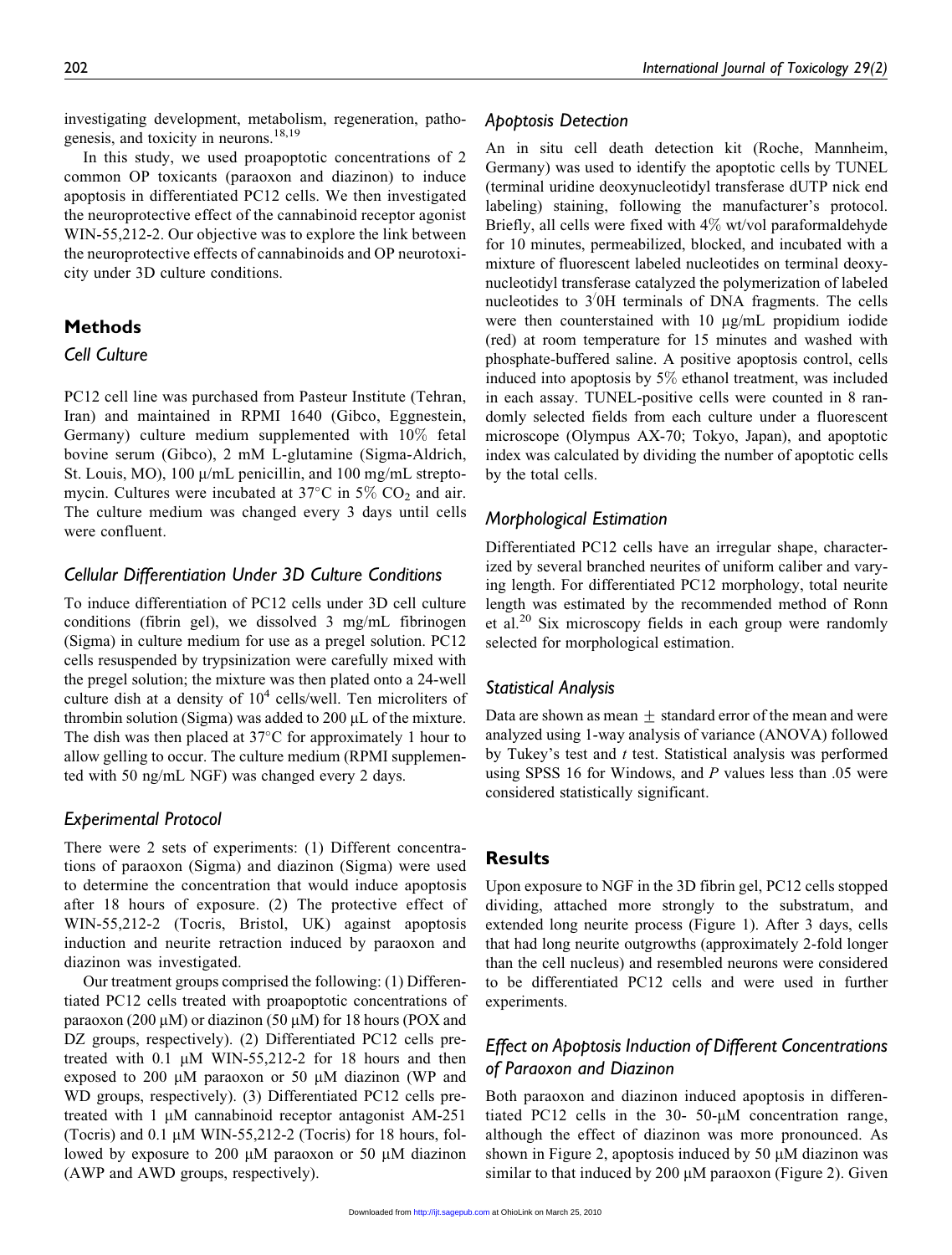

Figure 1. PC12 differentiation under 3D culture conditions. After 3 days, mitotic and undifferentiated PC12 cells (A) plated in 3D fibrin gel ceased proliferation and acquired many features of neurons, including outgrowth of long-branching neurites (B and C). Scale  $bar = 30 \mu m$ . 185  $\times$  493 mm (72  $\times$  72 DPI).



Figure 2. Paraoxon and diazinon induced apoptosis in a dosedependent manner (18 hours of exposure). \*Statistically significant difference in apoptotic index between paraoxon and diazinon groups  $(n = 4, P < .05)$ . 165  $\times$  115 mm (120  $\times$  120 DPI).

these findings, we used 50  $\mu$ M diazinon and 200  $\mu$ M paraoxon as equivalent proapoptotic concentrations.

# WIN-55,212-2 Protects Differentiated PC12 Cells From Paraoxon- and Diazinon-Induced Apoptosis

Differentiated PC12 cells displayed the characteristic features of apoptosis when visually inspected by fluorescent microscopy; apoptotic cells exhibited bright labeling by TUNEL staining of fragmented nuclear DNA (Figure 3). The apoptosis index in cells pretreated with  $0.1 \mu M$  WIN-55,212-2 for 18 hours was about 5- to 6-fold lower than in the AWP, AWD (cells pretreated with  $1 \mu M$  cannabinoid receptor antagonist AM-251 for 20 hours and 0.1  $\mu$ M WIN-55,212-2 for 18 hours, followed by exposure to 200  $\mu$ M paraoxon or 50  $\mu$ M diazinon), POX, and DZ groups (cells treated with proapoptotic concentrations of paraoxon  $[200 \mu M]$  or diazinon  $[50 \mu M]$  for 18 hours) (Figure 4;  $P \le 0.05$ , ANOVA). Thus, these data demonstrate that WIN-55,212-2 protects differentiated PC12 cells from apoptosis induced by OPs.

Because several studies have reported cannabinoids induced apoptosis in some neuronal cell lines, we only examined effect of WIN-55,212-2 on differentiated PC12 cells. Results showed that WIN-55,212-2 did not induce apoptosis in differentiated PC12 cells in comparison with the control group ( $P < .05$ ,  $t$  test).

## Protective Effect of WIN-55,212-2 on Morphological Damages Induced by Paraoxon and Diazinon

Cells that were treated with paraoxon and diazinon displayed retraction of neurites and a decrease in the total neurite length (Figure 5). Our morphometric findings revealed that the total neurite length in the WP and WD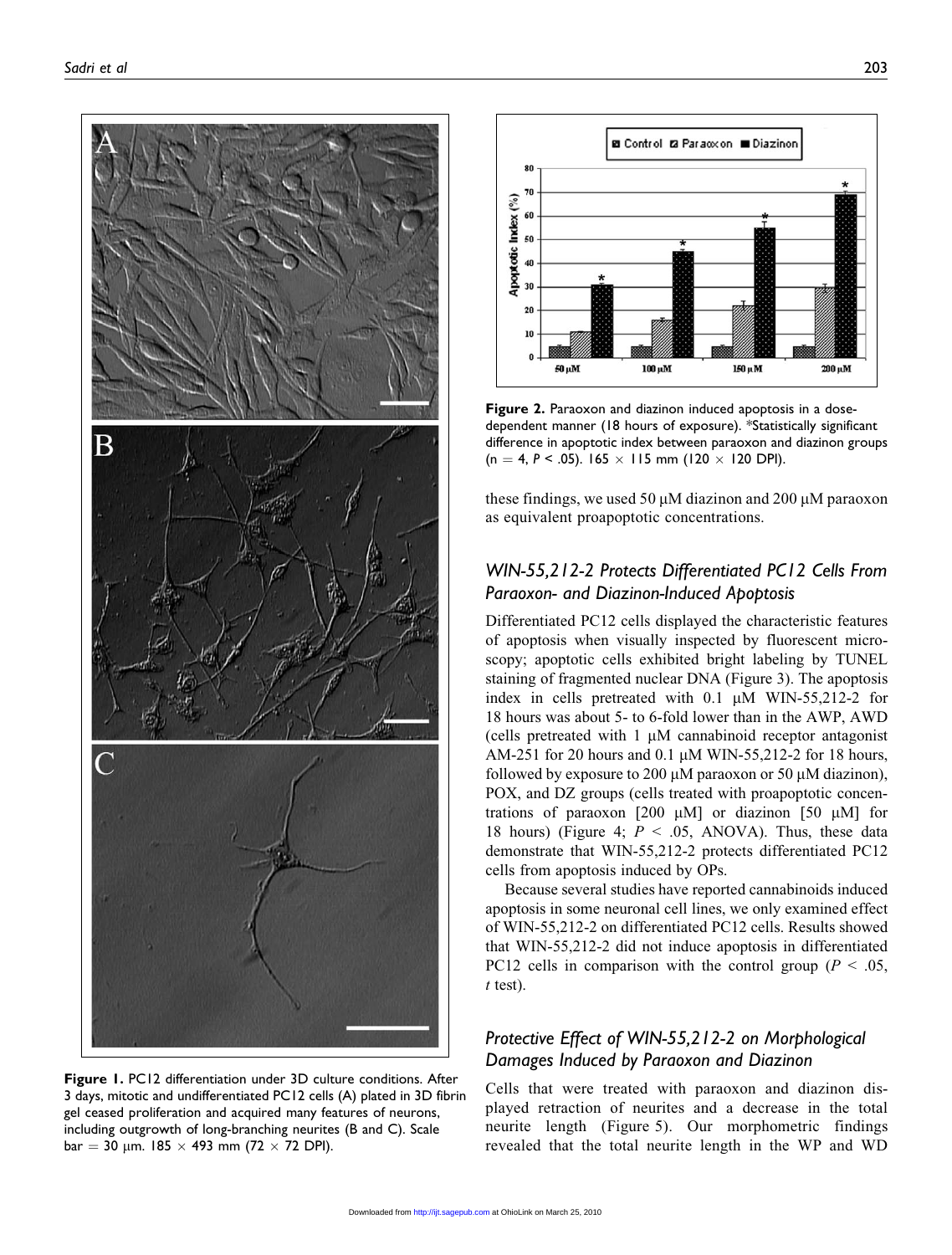

Figure 3. WIN-55,212-2 protected differentiated PC12 cells from apoptosis induced by paraoxon and diazinon. TUNEL staining labeled apoptotic cells (arrows) and revealed DNA fragmentation and chromatin condensation. Scale bar = 20  $\mu$ m. 327  $\times$  498 mm (72  $\times$  72 DPI).

groups (cells pretreated with 0.1 µM WIN-55,212-2 for 18 hours and then exposed to 200  $\mu$ M paraoxon or 50  $\mu$ M diazinon, respectively) was approximately 2- to 4-fold

greater than those in the AWP, AWD (cells pretreated with 1 μM cannabinoid receptor antagonist AM-251 for 20 hours and  $0.1 \mu M$  WIN-55,212-2 for 18 hours, followed by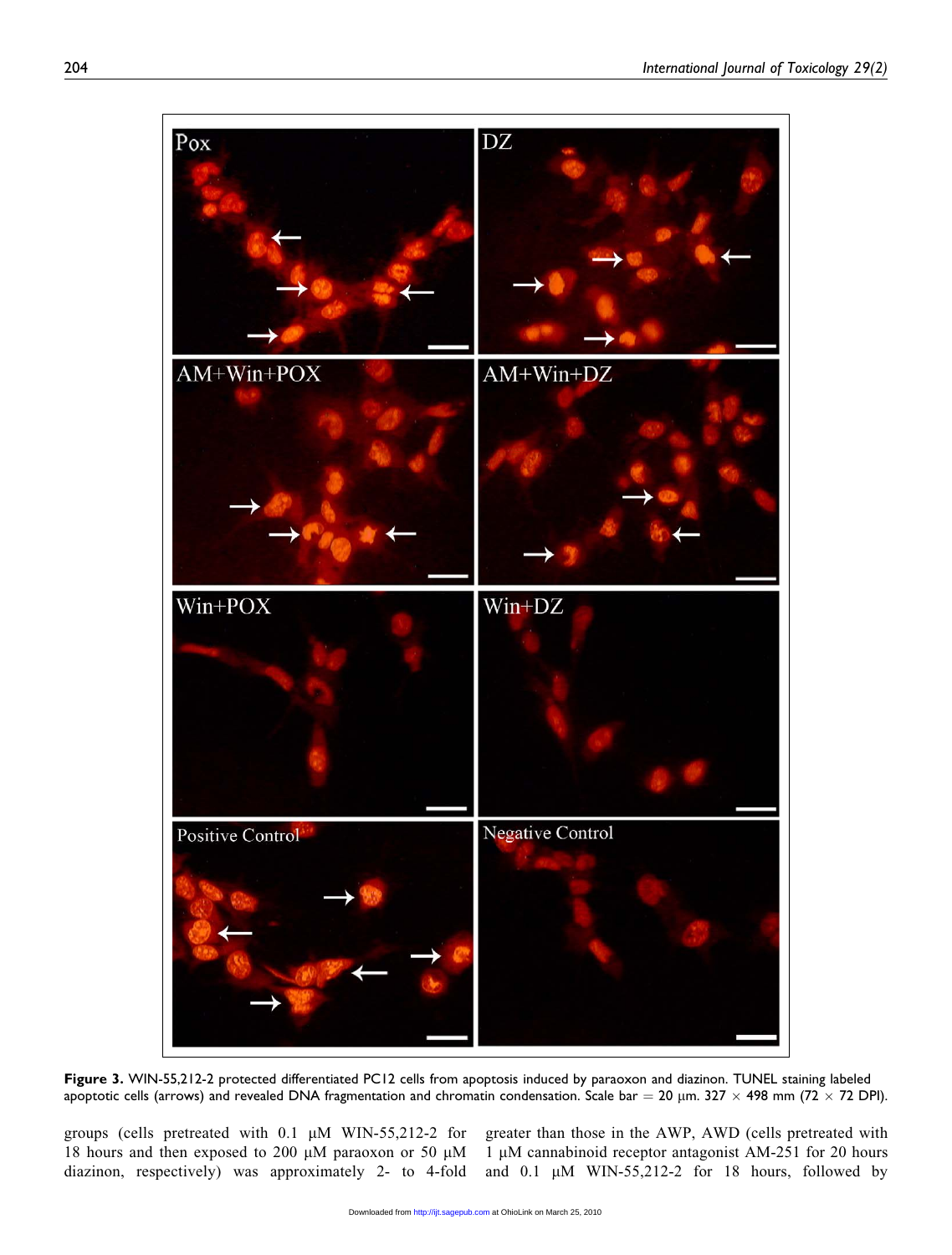

Figure 4. Effect of WIN-55,212-2 on apoptosis induced by paraoxon and diazinon. Quantitative analysis of apoptotic index revealed statistically significant differences (asterisk) between cells pretreated with WIN-55,212-2 and the other groups (n = 7, P <.05). 185  $\times$ 250 mm (200  $\times$  200 DPI).

exposure to 200  $\mu$ M paraoxon or 50  $\mu$ M diazinon, respectively), POX, and DZ groups (cells treated with proapoptotic concentrations of paraoxon  $[200 \mu M]$  or diazinon  $[50$  $\mu$ M] for 18 hours) (Figure 6,  $P < .05$ , ANOVA). Thus, PC12 cells pretreated with WIN-55,212-2 did not undergo the morphological changes typically induced by OPs.

### **Discussion**

Over the last few years, a number of studies have reported that cannabinoids protect neuronal cells from toxicological insults.21,22 In line with these studies, our data suggest that the cannabinoid receptor agonist WIN-55,212-2 protects differentiated PC12 cells from OP-induced apoptosis.

In the present study, we used differentiated PC12 cells, a standard in vitro model for neuronal research; these cells have been used to characterize important features of OP-induced developmental neurotoxicity.<sup>23</sup> Differentiated PC12 cells have an advantage over cultured primary neurons, which do not maintain cell division. Furthermore, primary neurons do not provide a uniform population with regard to either cell types or differentiation states. PC12 cells in 3D culture systems

possess characteristic cell functions such as extracellular matrix production and expression of differentiation markers. The resulting cellular structures can be used as models for investigating development, pathogenesis, and toxicity. Upon exposure to NGF in 3D fibrin matrices, PC12 cells gradually exit the mitotic cycle and begin to differentiate. They develop axonal projections, express a battery of neuronal genes, and, finally, acquire the characteristics of neurons.  $24,25$ 

Degradation (desulfuration) of parathion by sunlight or liver enzymes results in the formation of paraoxon, which, like other OP compound insecticides, has acute effects on both insects and mammals.<sup>26</sup> In our earlier work with OPs, we concluded that long-term (3 days to 2 weeks) exposure of hippocampal neurons to paraoxon induced concentration-dependent morphological and neuropathological changes. Discontinuity of the plasma membrane, the production of numerous lysosome and lipid vacuoles, mitochondrial swelling, the formation of whorled phospholipid masses, and rough endoplasmic reticulum breakdown, all seen via transmission electron microscopy, were evidence of paraoxon-induced necrosis in hippocampal neurons.<sup>10</sup> Similarly, Wu et al<sup>13</sup> demonstrated that paraoxon neurotoxicity was time and concentration dependent in cultured rat cerebellar granules. They noted that short-term (12-18 hours) paraoxon exposure induced apoptosis in cultured cerebellar granule cells. Moreover, Saleh et  $a^{26}$  observed necrosis in EL4 T lymphocytes pretreated with high concentrations (0.1 mM) of paraoxon. The discrepancy in the dose effects between these studies may be related to the different cell lines that were investigated.

Recent evidence indicates that exposure to diazinon also causes neurotoxic effects in brain cell development, neuronal cell signaling, and neurotransmitter systems.<sup> $27,28$ </sup> Diazinon is a phosphorothionate, which is rapidly metabolized in vivo by liver microsomal enzymes, mostly to its oxon analog, diazoxon.<sup>29</sup> However, neuroblastoma cell lines and neuronal cells that were differentiated in in vitro systems are generally unable to convert phosphorothionate insecticides to their oxon forms.<sup>30</sup> Hence, diazinon has immediate and direct inhibitory actions on neural cell replication.<sup>31</sup> Sidiropoulou et  $al<sup>32</sup>$  found that although diazoxon and its parent compound share the ability to impair outgrowth of long neurites in N2a cells under identical conditions, the patterns of biochemical effects induced by these 2 substances were somewhat different.

Based on these reports, and because of the time- and concentration-dependent nature of OP-mediated cell death, we examined several concentrations of paraoxon and diazinon to determine the optimal concentration for inducing apoptosis in differentiated PC12 cells after an 18-hour exposure. We found that both paraoxon and diazinon began to induce apoptosis in the 30- to 50- $\mu$ M concentration range. In addition, diazinon was more potent than paraoxon. For example, the apoptosis index of cells treated with 50  $\mu$ M diazinon was approximately equivalent to that of cells treated with  $200 \mu M$  paraoxon.

One of the most exciting areas in cannabinoid research is the ability of these compounds to control the cell survival/death decision. Cannabinoids have been shown to induce the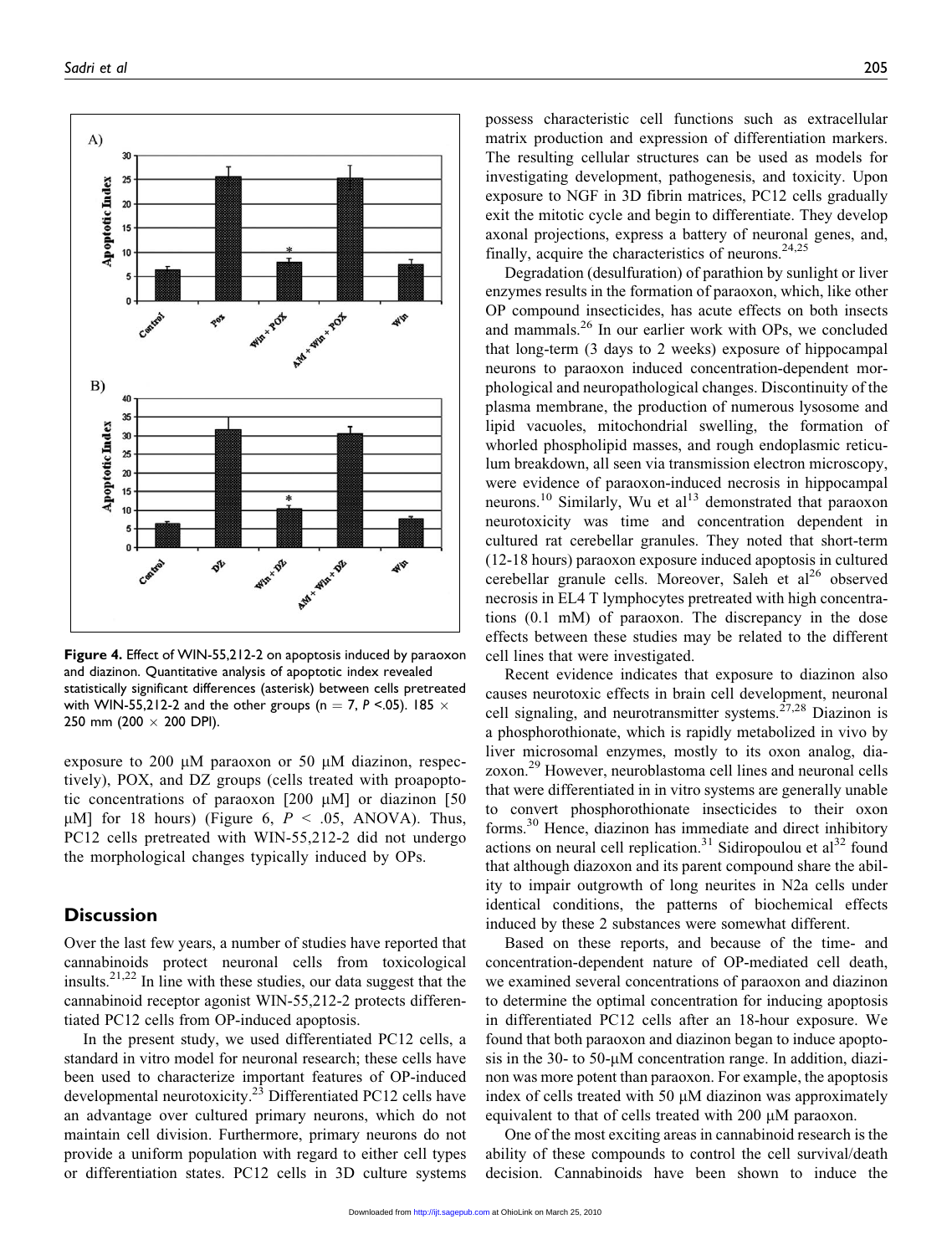

Figure 5. WIN-55,212-2 ameliorated morphological damage and neurite retraction induced by paraoxon and diazinon. Scale bar = 40 µm.  $272 \times 464$  mm (72  $\times$  72 DPI).

apoptotic death of glioblastoma cells,<sup>33</sup> CHP100 neuroblastoma cells, $34$  and undifferentiated PC12 cells. $35$  In contrast, the results of Shen and Thayer<sup>21</sup> suggest that low concentrations of WIN-55,212-2 protect hippocampal neurons from presynaptically evoked glutamate excitotoxicity. In addition, Gomez del Pulgar et  $al^{22}$  used cannabinoids to protect astrocytes from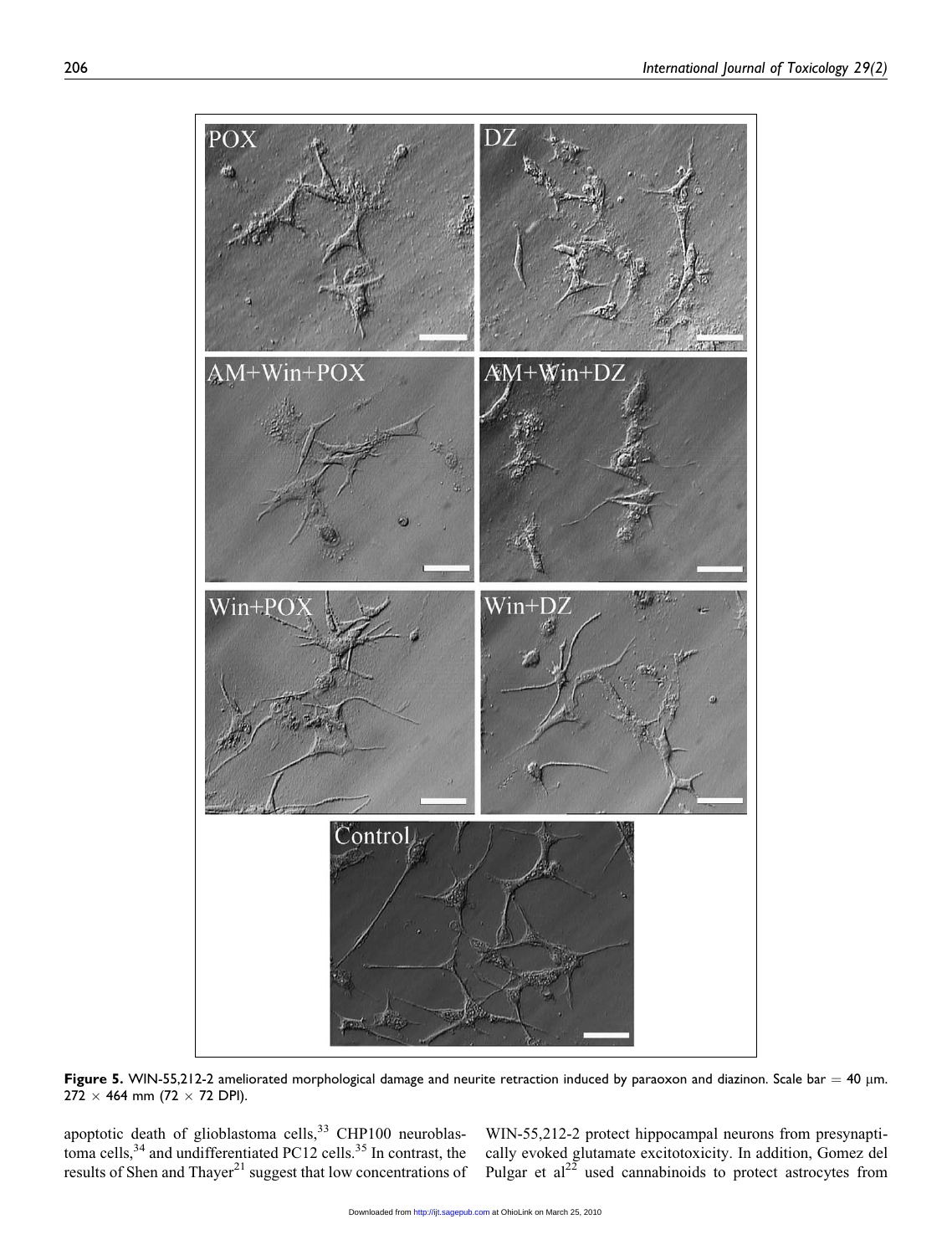

Figure 6. WIN-55,212-2 protected differentiated PC12 cells from morphological damage induced by paraoxon and diazinon. Quantitative analysis of morphometric findings revealed statistically significant differences (asterisk) between cells pretreated with WIN-55,212-2 and the other groups (n = 6, P < .05). 185  $\times$  250 mm (200  $\times$  200 DPI).

ceramide-induced apoptosis via activation of the PI3/PKB cytoprotection pathway. They claimed that protection by WIN-55,212-2 reached a maximum 18 hours after the addition of the cannabinoid.<sup>22</sup> These studies demonstrate that the dual effect of cannabinoids on cell survival and cell death depends upon the cell type and the cannabinoid concentration. In our study, we used differentiated PC12 cells to investigate the protective effects of WIN-55,212-2 against paraoxon- and diazinon-induced apoptosis. We found that apoptosis in cells pretreated with  $0.1 \mu M$  WIN-55,212-2 was approximately 3-fold lower than in cells not pretreated with WIN-55,212-2, or those pretreated with  $1 \mu M$  AM-251, a cannabinoid receptor antagonist. Thus, low concentrations of WIN-55,212-2 not only did not induce apoptosis in differentiated PC12 cells but actually protected them from paraoxon- and diazinon-induced apoptosis.

Cells undergoing apoptosis proceed through various stages with characteristic morphological and biochemical changes. To determine at what point in the process apoptosis is interrupted by WIN-55,212-2, we measured the total neurite length and performed TUNEL staining. Neurite extension is a critical process in development and nervous system function; it plays an important role in neuronal survival and maintenance.<sup>36</sup> OPs can disrupt neuronal processing through inhibition of growth factor receptors<sup>37</sup> and alterations in the amount of F-actin.<sup>38</sup> In addition, diazinon has been shown to impair the outgrowth of neurites (as shown by a decrease in the membrane/total protein ratio) in the forebrain and brainstem of neonatal rats.<sup>3</sup>

Our morphometric findings indicated that cells not pretreated with WIN-55,212-2 or AM-251 showed a statistically significant decrease in total neurite length. These results suggest that WIN-55,212-2 protected differentiated PC12 cells from OP-induced morphological damage, which is indicated by neurite retraction.

Our 3D culture condition study yielded 3 findings: (1) Both paraoxon and diazinon induced apoptosis in differentiated PC12 cells, and diazinon appeared to have a greater effect. (2) WIN-55,212-2 protected differentiated PC12 cells from apoptosis and morphological changes induced by paraoxon and diazinon. (3) Because one of the most important signs in the early stages of neuronal apoptosis is neurite retraction, WIN-55,212-2 may protect differentiated PC12 cells during the early stages of apoptosis.

#### Declaration of Conflicting Interests

The author(s) declared no conflicts of interest with respect to the authorship and/or publication of this article.

#### Funding

The author(s) received no financial support for the research and/or authorship of this article.

#### References

- 1. Russo E, Guy GW, Whittle B, Robson P. In the Medical Uses of Cannabis and Cannabinoids. 1st ed. London: Pharmaceutical Press; 2004.
- 2. Robson P. Therapeutic aspects of cannabis and cannabinoids. Br J Psychiatry. 2001;178:107-115.
- 3. Berry EM, Mechoulam R. Tetrahydrocannabinol and endocannabinoids in feeding and appetite. Pharmacol Ther. 2002;95: 185-190.
- 4. Di Carlo G, Izzo AA. Cannabinoids for gastrointestinal diseases: potential therapeutic applications. Expert Opin Investig Drugs. 2003;12:39-49.
- 5. Guzman M. Cannabinoids: potential anticancer agents. Nat Rev Cancer. 2003;3:745-755.
- 6. Marsicano G, Moosmann B, Hermann H, Lutz B, Behl C. Neuroprotective properties of cannabinoids against oxidative stress: role of the cannabinoid receptor CB1. J Neurochem. 2002;80:448-456.
- 7. Mechoulam R, Panikashvili D, Shohami E. Cannabinoids and brain injury: therapeutic implications. *Trends Mol Med.* 2002;8: 58-61.
- 8. Van der Stelt M, Veldhuis WB, Maccarrone M, et al. Acute neuronal injury, excitotoxicity, and the endocannabinoid system. Mol Neurobiol. 2002;26:317-346.